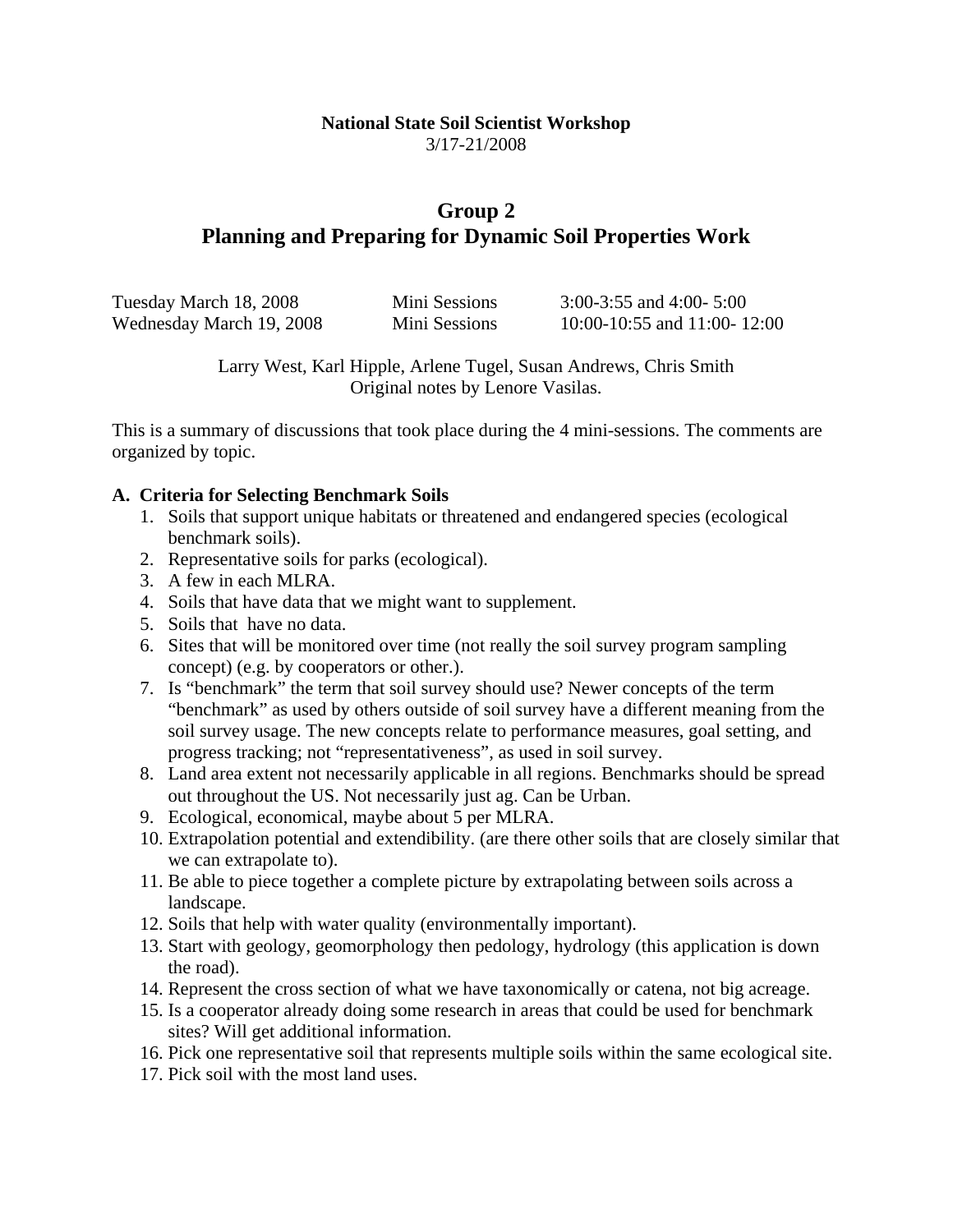- 18. A benchmark soil may be correlated to multiple ecological sites in cases where various map unit phases of the same soil are correlated to different ecological sites.
- 19. Unique cropping system.
- 20. Communication among states with same soil critical. DSP project should include plots from one end of its extent to the other.
- 21. Before we prioritize benchmark soils we need to evaluate our benchmark list. A soil may have been on the list for years, but we may not know why.
- 22. Most relevant???
- 23. Important agricultural soils that are going from conventional to no-till. They are the ones that need attention in my MLRA.
- 24. A soil you have a lot of information on.
- 25. Soils that you need characterization on.
- 26. Economically, ecologically important.
- 27. Some old soils may no longer exist.
- 28. Lab data may already exist for many of our benchmark soils. We need the management data to be able to interpret the dynamic soil property (DSP) data. Most existing lab data does not provide enough information on management.

#### **B. About the sampling procedures**

- 1. Dynamic soil property field guide. All comments have been included in the guide; it will be reviewed and edited and then released. Probably will be released in the next few months. Will be a loose leaf notebook. Will be posted on the web and available on CD.
- 2. Need to become a lot more comfortable with our statistical analysis. Sampling guide, step 5 and 6 deal with preparing, analyzing, and developing the data which includes statistics. Will try to automate as much as possible. We need to replicate each system that we sample and then summarize replicated data, including simple statistics.
- 3. Will be working at the human timescale and not the geologic timescale.
- 4. Use space-for-time substitution technique. Will not monitor over time. Will find change of use at different locations for a similar soil. Will overcome some issues through replication. Assuming same mapping component phase had similar initial conditions.

#### **C. What systems will we compare?**

- 1. Different land uses.
- 2. Sample at steady state, not in transition period. We are not monitoring.
- 3. Use models like EPIC to estimate time in years that it will take to get to steady state. Will vary by soil, location and characteristic.
- 4. It is going to be difficult to define "steady state" to compare like pieces of data.
- 5. Soil survey provides potential and attainable. On-site data provides actual.
- 6. Attainable could be greater than potential, depending on management practices. Potential is not necessarily the highest. Should be changed to inherent not potential.
- 7. What will we measure.? We measure inherent potential and what's attainable. Discipline specialists describe the management systems to get from actual to attainable.
- 8. Knowledge of annual soil change after a disturbance or shift to a new management system may be desired for economic information. Current space-for-time strategy does not cover this type of monitoring. Can get this kind of information from the literature in many cases.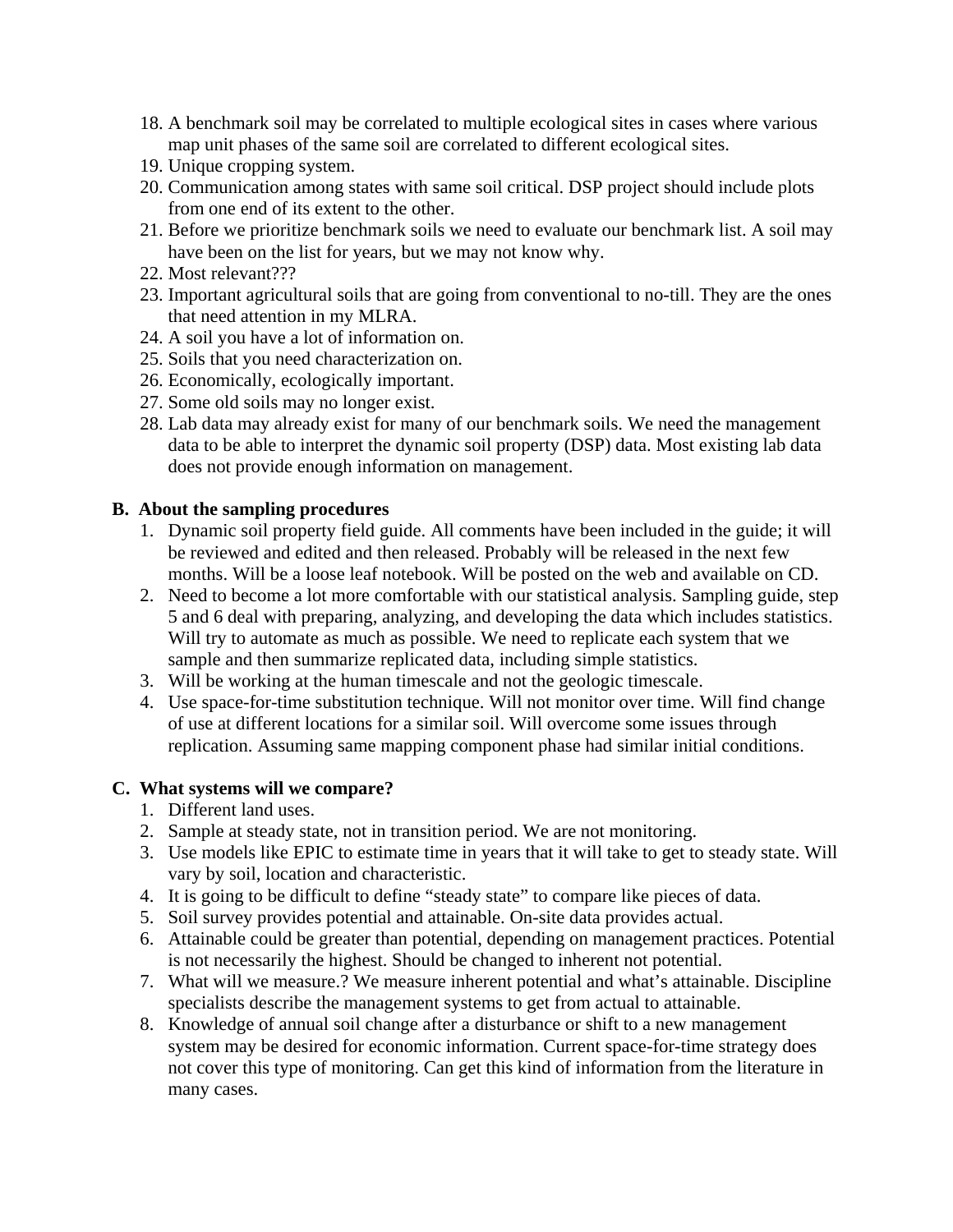## **D. Operational questions**

- 1. Progress reporting.
	- a. If it exists across 3 states, it is desirable to include sites across all 3 states. Progress reporting will include acres benefited. If you cover whole MLRA, you claim acres for whole MLRA. If you sample all in one county, you can only claim acreage in that county.
	- b. Need to get management buyoff on plan to move up in priority for creating data reporting system.
	- c. Are we going to have something ready to give to SS MLRA leaders by FY09 for management for soil survey by MLRA? Will have something to talk about. May not be finalized. Need to get started.
- 2. Data bases.
	- a. Will the data be collected in NASIS aggregate data base? No. It will be a point database. Currently planned to include DSP's in post NASIS 6.0.
	- b. Where will the data be stored?—interim storage is currently in spreadsheets. May need to assign staff to create an interim database if EXCEL is not adequate.
	- c. Point database business requirements are being developed.
	- d. Instructions are provided on how to collect and present the data.
	- e. Need to link LIMS to NASIS. LIMS may be a better place to store data.
	- f. We have a lot of soils data in our databases that lack management data. Most management or cover information for LIMS pedons is too general, may say only cropland, rangeland, perennial grass. Woodland, etc.
- 3. Ecological sciences
	- a. We need to engage ecological sciences to make decisions on the ecological sciences data collection requirements. Interested in moving data collection protocols for ecological site data collection to NASIS.
	- b. How do dynamic soil properties fit in to ESDs? Certain near surface soil properties are an indication of health. We can quantify soil aggregate stability, organic content, crusting. Data will supplement ESDs. State and transition model should be first.
	- c. Do we need an ESD to collect dynamic soil properties? Best to have at least a draft ESD and a draft STM first. We are advocating integrated soil and vegetation data collection. All plots sampled as the same ecological state should have the same vegetative community (if vegetation is present). We should not collect soil data without vegetative data. Need vegetation data to help interpret the soil data and viceversa.
- 4. Customers needs
	- a. Priorities for projects may be customer driven. Needs to be on all landscapes, not just cropland. Need to be human influenced landscapes. Also, will come from the top down. Where do we need the data?
	- b. How will it help our customers? Our data will show a customer what is attainable.
	- c. Customers in dynamic equilibrium. Our customers are changing. We need to keep up with our customers.